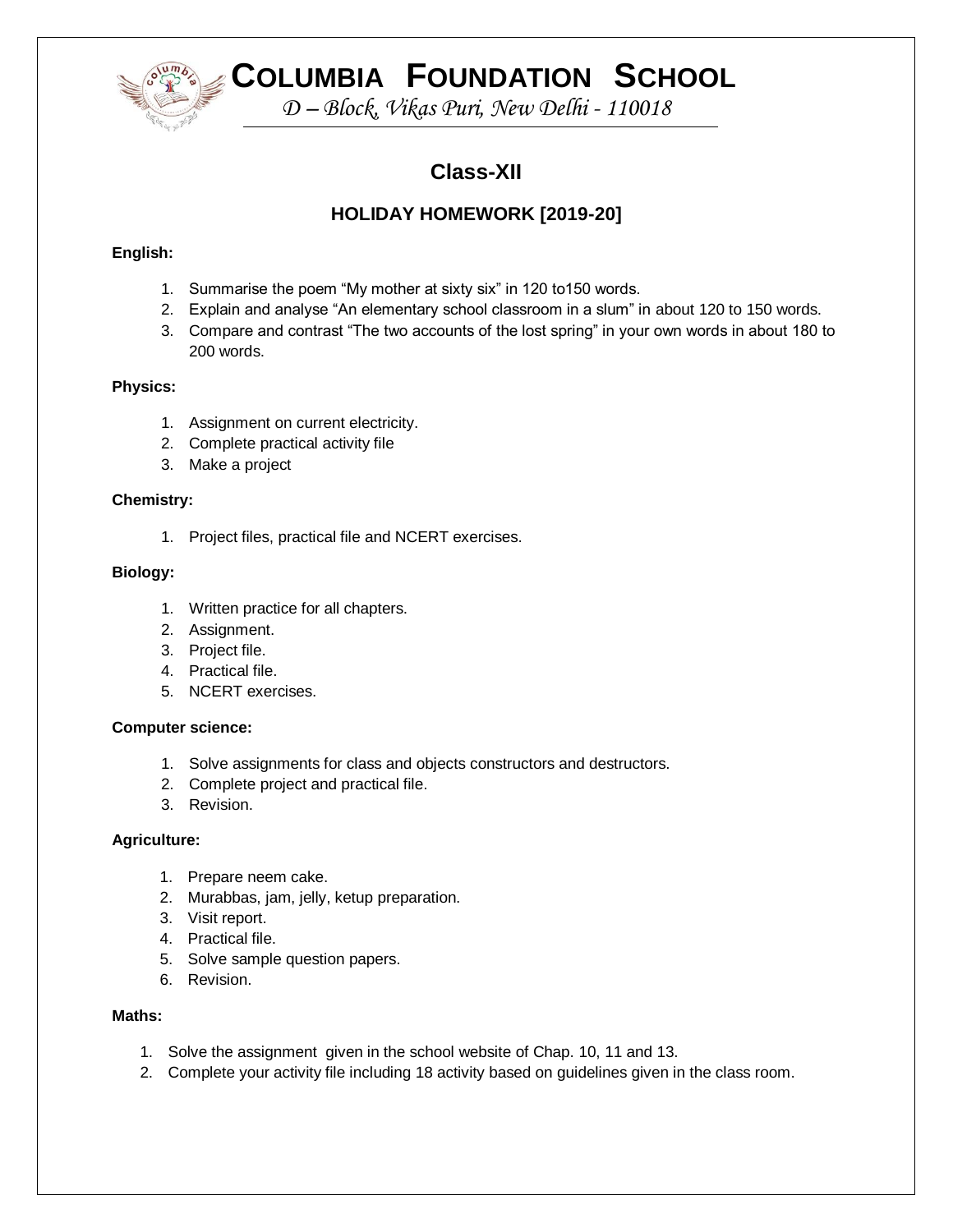#### **Accountancy:**

1. Write and learn:

#### **Chapter-4**

- 
- b. Value based questions Page no. V.4 to V.5
	-
- 2. Assignment of chapter 2 and 5.
- 3. Project file.

# **Economics:**

1. Write and learn back exercise questions from chapter government budget, BOP, foreign exchange, determination of income and employment [It includes all HOTS, MCQ, true/false]

#### **Business studies:**

# **TASK-1**

Students are supposed to select one unit out of four and are require to make one project from selected unit. [Consist of one project of 20 marks]

- 1. Elements of business environment.
- 2. Principles of Management.
- 3. Stock exchange.
- 4. Marketing.

Project guidelines are given in G.S.Alag and also discussed in class.

# **TASK-2**

Revise the following chapters and make a notebook for revision work.

Chapter-1 Nature and significance of management.

Chapter-2 Principles of Management.

- Chapter-3 Business Environment.
- Chapter-11 Marketing Management.
- Chapter-12 Consumer Protection.

# **IP [Informatics practices]:**

- 1. Solve assignments of my SQL [Chapter 2 and 3]
- 2. Complete project and practical file.
- 3. Revise my SQL.

#### **Entrepreneurship:**

Chapter-1 from CBSE book [HOTS, MCQ and true/false]

# **Fine Arts [Painting]:**

- 1. 20 composition painting with poster and water colours on half imperial sheet.
- 2. 20 still life study with drapery in poster and water colours on half imperial sheet.

a. MCQ Page no. 4.74 to 4.75 c. Evaluation questions Page no. EQ.5 TO EQ.6